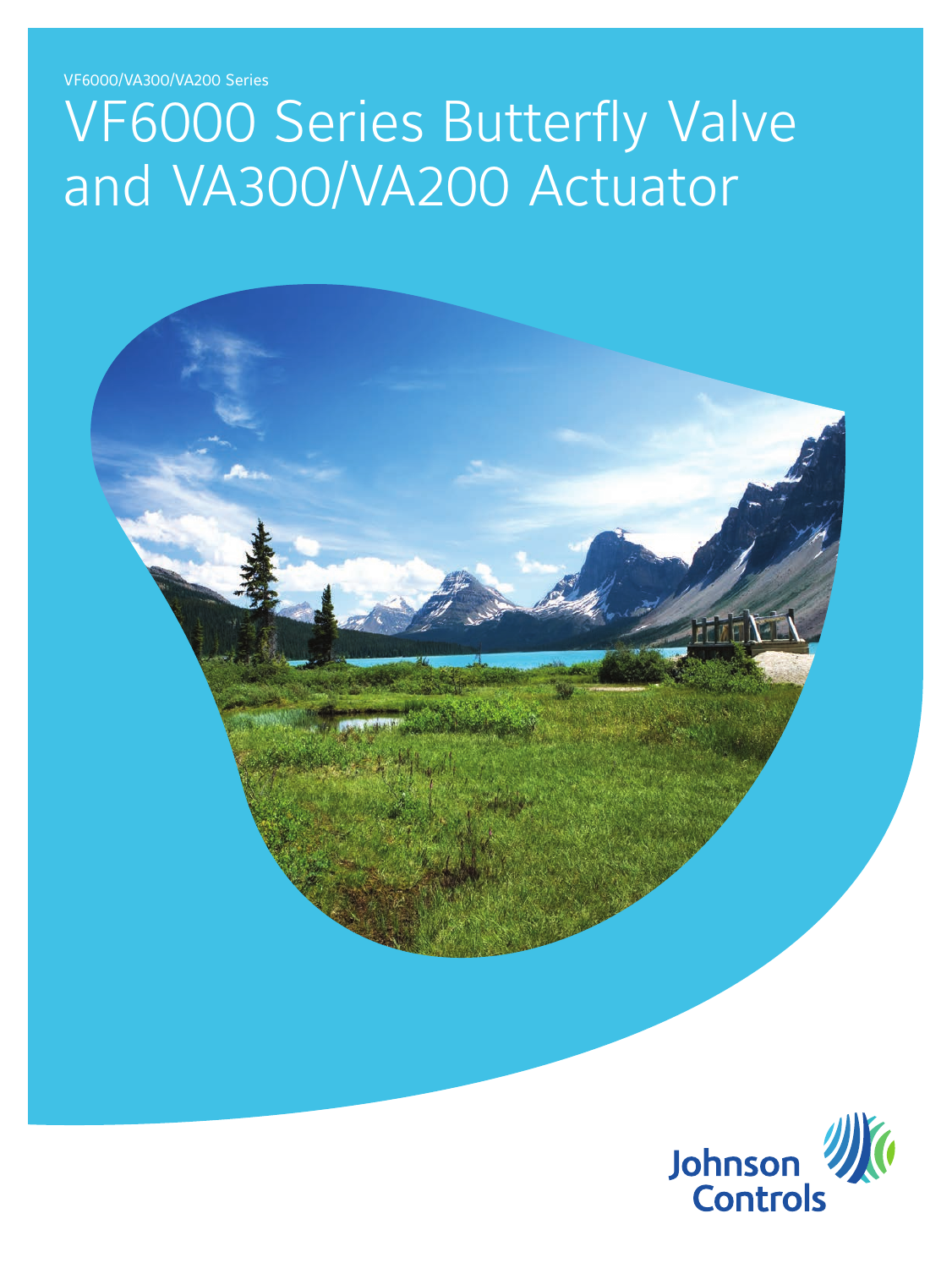### **On the cover**

Johnson



We care about your business and understand that each business has its unique requirements. Our all-encompassing maintenance package is tailor-made to fit your every financial and technical need. It covers from planned routine equipment inspections and predictive maintenance routines to system performance checks and annual shutdowns.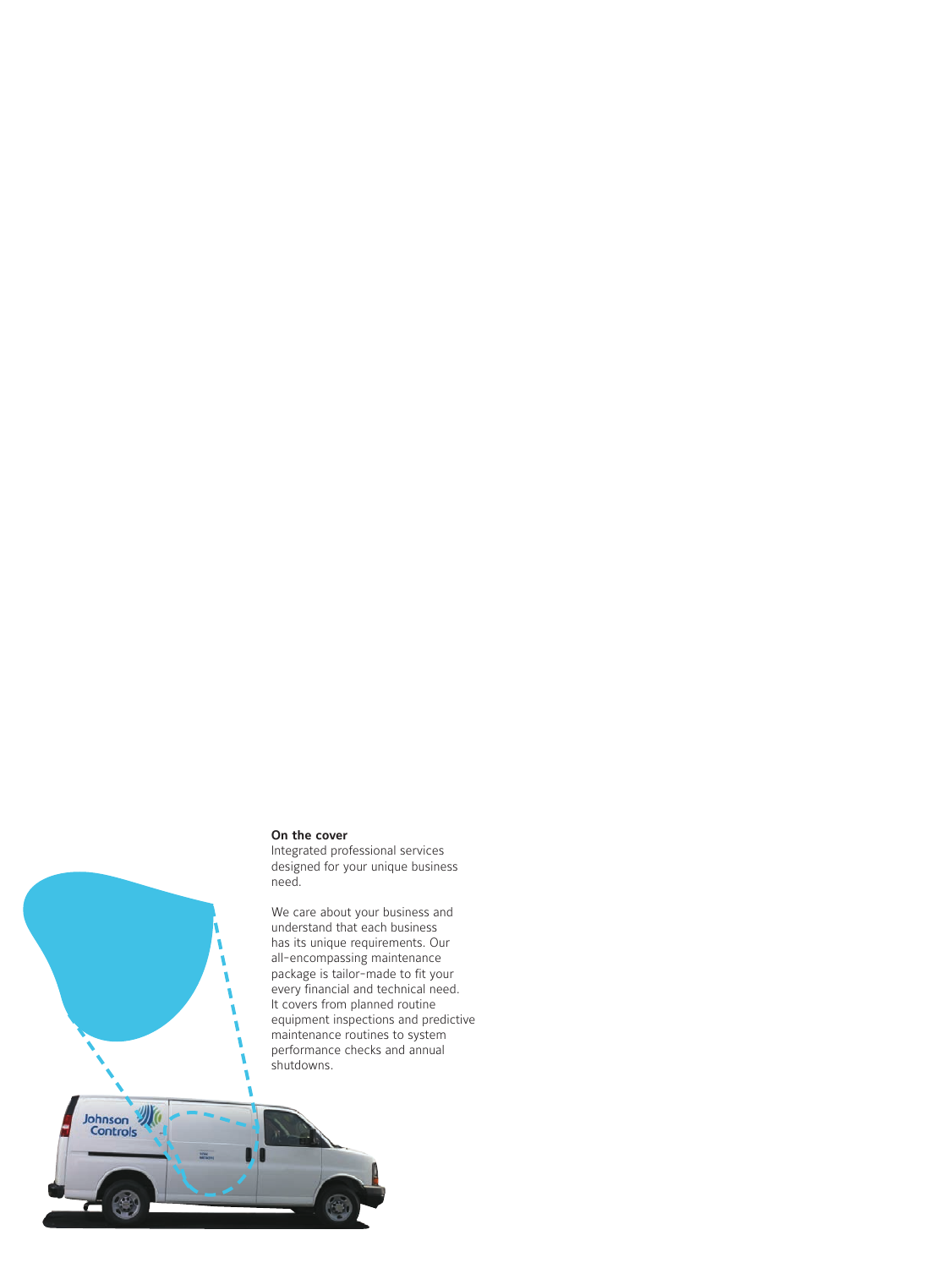# VF6000 Series Butterfly Valve and VA300/VA200 Actuator

VF6000 Series butterfly valve and VA300/VA200 actuator are designed to shutoff or regulate the flow of hot or chilled water in Heating, Ventilation and Air Conditioning (HVAC) system. This series covers models from DN50 to DN600 with either on/off or modulating output via various actuators.

Actuators and valves are calibrated in the factory and are packed separately for ease of delivery and installation.



Figure 1. VF6000 Series Butterfly Valve and VA300/VA200 Actuator

## Features and Benefits

| Groove-type Seat                        | Reliable sealing, less torque, long service life                          |
|-----------------------------------------|---------------------------------------------------------------------------|
| Professionally Designed Sealing Surface | Broadside and arc design, suitable for various types of flanges           |
| Mid-plummer-block Spliced Pole          | Prevention of lower shaft disengaging from body due to frequent vibration |
| Manual Clutch                           | Automatic switching, more convenient and reliable                         |
| Safe and Protective Design              | Over-torque protection, anti-condensation heater (VA300/VA200)            |
| Precise Worm Gear Drive                 | High transmission torque, self-locking (VA300/VA200)                      |
| Clear Display of Valve Position         | Display of valve position                                                 |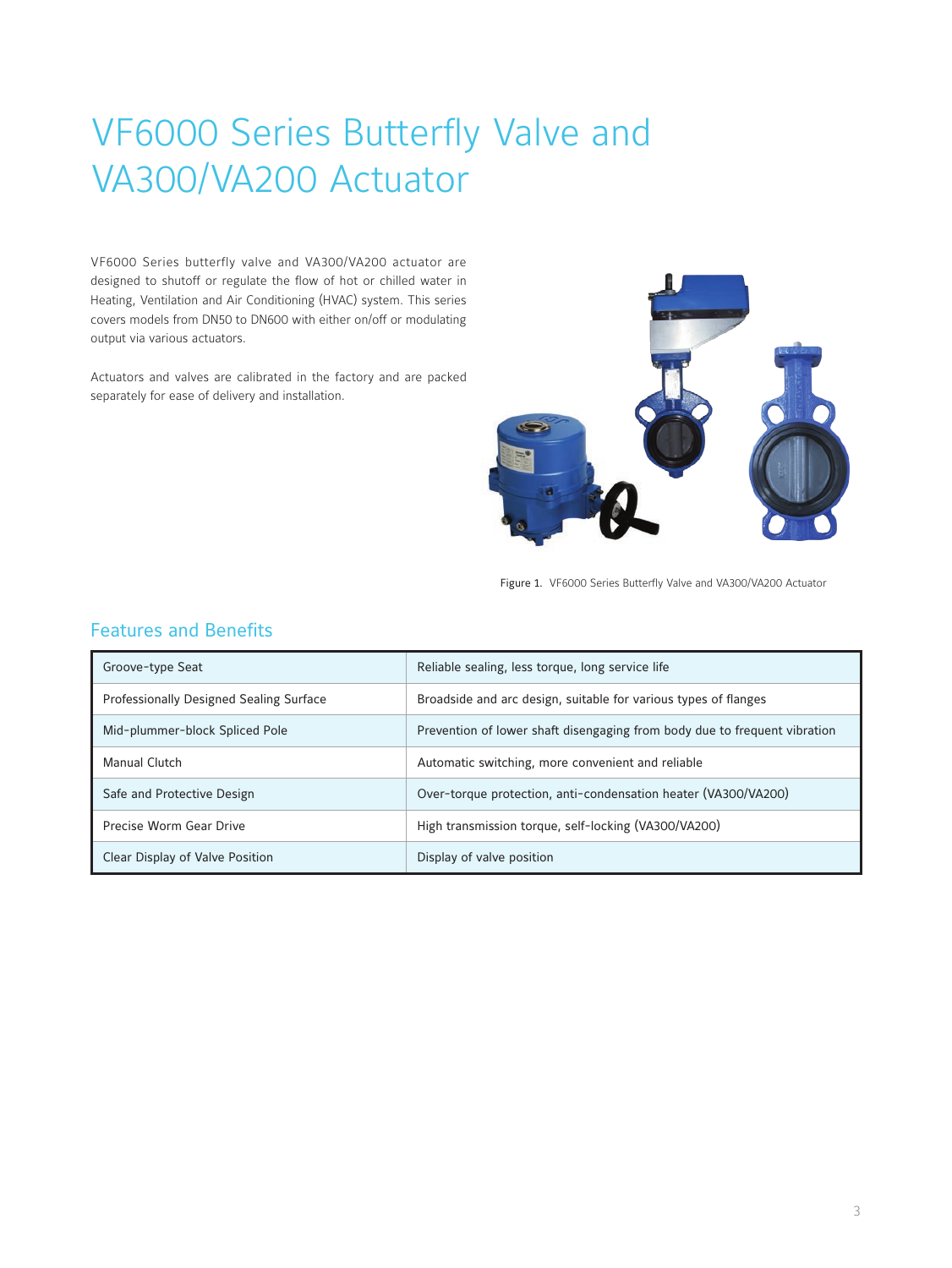# Nomenclature

## Table 1: VF6000 Series Valve



\*VF6461PAN-C is added into DN600 series, for details, see Table 4, 5, 6

## Table 2: VA300/VA200 Series Actuators



\*VA302BDCN-C is the new generation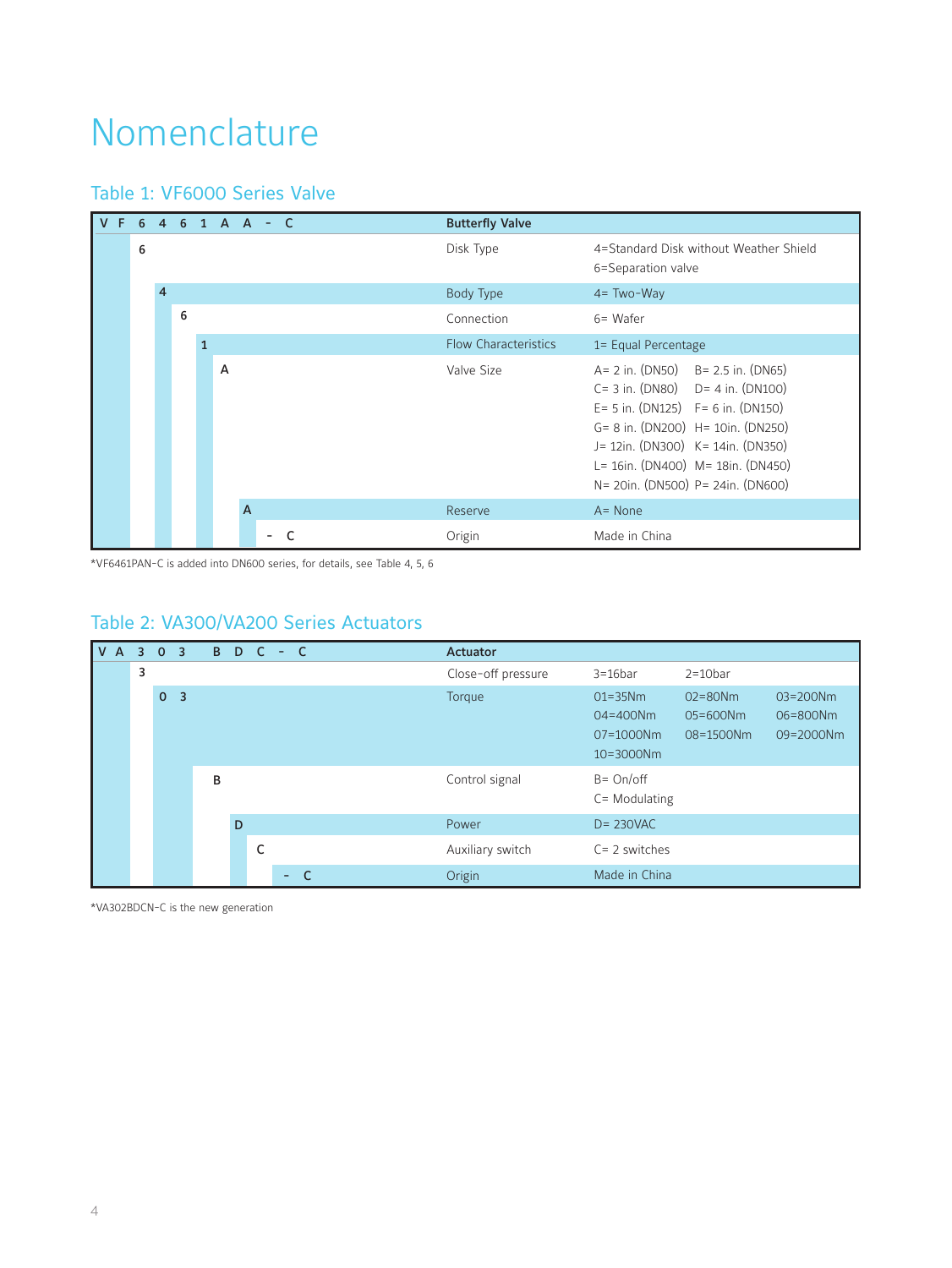## Table 3: 1600kPa Close-off Pressure

|              |                                             |                              |                               |             |               |                  |                |                  |                           | Non Spring Return        |                  |                        |                  |                           |                  |                           |                  |                           |                  |                           |
|--------------|---------------------------------------------|------------------------------|-------------------------------|-------------|---------------|------------------|----------------|------------------|---------------------------|--------------------------|------------------|------------------------|------------------|---------------------------|------------------|---------------------------|------------------|---------------------------|------------------|---------------------------|
|              |                                             |                              | <b>VF6000 DN50-DN300</b>      |             |               | M9100            |                |                  |                           |                          |                  |                        | <b>VA300</b>     |                           |                  |                           |                  |                           |                  |                           |
|              |                                             |                              | <b>Butterfly Valves PN16</b>  |             |               |                  |                |                  |                           |                          |                  |                        |                  |                           |                  |                           |                  |                           |                  |                           |
|              |                                             | 1600 kPa close-off           |                               |             |               |                  |                |                  |                           |                          |                  |                        |                  |                           |                  |                           |                  |                           |                  |                           |
|              |                                             |                              |                               |             |               |                  |                |                  |                           |                          |                  |                        |                  |                           |                  |                           |                  |                           |                  |                           |
|              |                                             |                              |                               |             |               |                  |                |                  |                           |                          |                  |                        |                  |                           |                  |                           |                  |                           |                  |                           |
|              |                                             |                              |                               |             |               |                  |                |                  |                           |                          |                  |                        |                  |                           |                  |                           |                  |                           |                  |                           |
|              |                                             |                              |                               |             |               |                  |                |                  |                           |                          |                  | $\mathbb{M}$           |                  |                           |                  |                           |                  |                           |                  |                           |
|              |                                             |                              |                               |             |               |                  |                |                  |                           |                          |                  |                        |                  |                           |                  |                           |                  |                           |                  |                           |
|              |                                             |                              |                               |             |               |                  |                |                  |                           |                          |                  |                        |                  |                           |                  |                           |                  |                           |                  |                           |
|              |                                             |                              |                               | On/Off,     | Floating 24 V | 0 (2) to 10 VDC, | 0 (4) to 20 mA | On/Off, Floating | (2) to 10 VDC, 4 to 20 mA | On/Off, Floating         | On/Off, Floating | (2) to 10 VDC, 4 to 20 | On/Off, Floating | (2) to 10 VDC, 4 to 20 mA | On/Off, Floating | (2) to 10 VDC, 4 to 20 mA | On/Off, Floating | (2) to 10 VDC, 4 to 20 mA | On/Off, Floating | (2) to 10 VDC, 4 to 20 mA |
|              |                                             |                              |                               |             |               |                  |                |                  |                           |                          |                  |                        |                  |                           |                  |                           |                  |                           |                  |                           |
|              |                                             |                              |                               |             |               |                  |                |                  |                           |                          |                  |                        |                  |                           |                  |                           |                  |                           |                  |                           |
|              |                                             |                              |                               |             |               |                  |                |                  | $\circ$                   |                          |                  | $\circ$                |                  | $\circ$                   |                  | $\circ$                   |                  | $\circ$                   |                  | $\circ$                   |
|              | <b>Auiliary Switch</b>                      |                              |                               |             |               |                  |                |                  |                           |                          |                  |                        |                  |                           |                  |                           |                  |                           |                  |                           |
|              |                                             | 2 SPDT, 3.0 (1.5) A @ 24 VAC |                               |             | П             |                  | П              |                  |                           |                          |                  |                        |                  |                           |                  |                           |                  |                           |                  |                           |
|              |                                             | 2 SPST, 16 A @ 250 VAC       |                               |             |               |                  |                | П                |                           |                          | П                |                        | П                |                           | П                |                           | П                |                           | П                |                           |
|              |                                             | 2 SPST, 10 A @ 250 VAC       |                               |             |               |                  |                |                  |                           | П                        |                  |                        |                  |                           |                  |                           |                  |                           |                  |                           |
|              | <b>Position Feedback</b>                    |                              |                               |             |               |                  |                |                  |                           |                          |                  |                        |                  |                           |                  |                           |                  |                           |                  |                           |
|              |                                             | $O(2)-10VDC$                 |                               |             |               | П                | П              |                  |                           |                          |                  |                        |                  |                           |                  |                           |                  |                           |                  |                           |
|              | 1 kohms                                     |                              |                               |             |               |                  |                | П                |                           | П                        | П                |                        | П                |                           | П                |                           | П                |                           | П                |                           |
|              | 0(2)-10VDC or 4-20mA                        |                              |                               |             |               |                  |                |                  | П                         |                          |                  | п                      |                  | П                         |                  | П                         |                  | П                         |                  | П                         |
|              | Power Requirement<br>230 VAC+/-10% 50/60 Hz |                              |                               |             |               |                  |                |                  |                           |                          |                  |                        |                  |                           |                  |                           |                  |                           |                  |                           |
|              |                                             |                              | 24 VAC +20%/-15% 24VDC +/-10% |             |               |                  |                | П                | П                         | П                        | П                | П                      | П                | П                         | П                | П                         | П                | П                         | П                | П                         |
|              | <b>Electrical Connections</b>               |                              |                               | П           | г             |                  | П              |                  |                           |                          |                  |                        |                  |                           |                  |                           |                  |                           |                  |                           |
|              |                                             | Screw                        |                               | П           | П             | П                | П              |                  | П                         | П                        | П                | П                      | ÷,               |                           |                  | П                         | Г                |                           | П                | П                         |
|              | Accessories                                 |                              |                               |             |               |                  |                |                  |                           |                          |                  |                        |                  |                           |                  |                           |                  |                           |                  |                           |
|              |                                             | Heater                       |                               |             |               |                  |                | П                | П                         | П                        | П                | П                      | ٦                | г                         | П                | П                         | П                | П                         | П                | П                         |
|              |                                             |                              |                               |             |               |                  |                |                  |                           |                          |                  |                        |                  |                           |                  |                           |                  |                           |                  |                           |
| DN           | Kvs On/Off Kvs 60°                          |                              |                               |             |               |                  |                |                  |                           | Close-off Pressure (kPa) |                  |                        |                  |                           |                  |                           |                  |                           |                  |                           |
| <b>DN50</b>  | 85                                          | 39                           | VF6461AA-C                    |             |               | 1600             |                |                  | 1600                      |                          |                  |                        |                  |                           |                  |                           |                  |                           |                  |                           |
| <b>DN65</b>  | 180                                         | 87                           | VF6461BA-C                    |             |               | 1600             |                |                  | 1600                      |                          |                  |                        |                  |                           |                  |                           |                  |                           |                  |                           |
| <b>DN80</b>  | 295                                         | 139                          | VF6461CA-C                    |             |               |                  |                |                  |                           | 1600                     |                  | 1600                   |                  |                           |                  |                           |                  |                           |                  |                           |
| <b>DN100</b> | 560                                         | 174                          | VF6461DA-C                    |             |               |                  |                |                  |                           | 1600                     |                  | 1600                   |                  |                           |                  |                           |                  |                           |                  |                           |
| <b>DN125</b> | 873                                         | 308                          | VF6461EA-C                    |             |               |                  |                |                  |                           |                          |                  |                        |                  | 1600                      |                  |                           |                  |                           |                  |                           |
| <b>DN150</b> | 1348                                        | 474                          | VF6461FA-C                    |             |               |                  |                |                  |                           |                          |                  |                        |                  | 1600                      |                  |                           |                  |                           |                  |                           |
| <b>DN200</b> | 2692                                        | 958                          | VF6461GA-C                    |             |               |                  |                |                  |                           |                          |                  |                        |                  |                           |                  | 1600                      |                  |                           |                  |                           |
| <b>DN250</b> | 5549                                        | 1506                         | VF6461HA-C                    |             |               |                  |                |                  |                           |                          |                  |                        |                  |                           |                  |                           | 1600             |                           |                  |                           |
| <b>DN300</b> | 7557                                        | 2088                         | VF6461JA-C                    |             |               |                  |                |                  |                           |                          |                  |                        |                  |                           |                  |                           |                  |                           |                  | 1600                      |
|              |                                             | Linkage                      |                               |             |               | M9000-618-C      |                |                  |                           |                          |                  |                        | No               |                           |                  |                           |                  |                           |                  |                           |
|              |                                             |                              |                               |             |               |                  |                |                  |                           |                          |                  |                        |                  |                           |                  |                           |                  |                           |                  |                           |
|              |                                             |                              | M9124-AGA-2                   | M9124-AGC-2 | M9124-GGA-2   | M9124-GGC-2      | J-DOBDC-C      | VA301CDC-C       | VA302BDCN-C               | VA302BDC-C               | VA302CDC-C       | J-DOBDC-C              | VA303CDC-C       | VA304BDC-C                | VA304CDC-C       | VA305BDC-C                | VA305CDC-C       | VA306BDC-C                | VA306CDC-C       |                           |
|              | Actuator                                    |                              |                               |             |               |                  |                |                  |                           |                          |                  |                        |                  |                           |                  |                           |                  |                           |                  |                           |
|              |                                             |                              |                               |             |               |                  |                |                  |                           |                          |                  |                        |                  |                           |                  |                           |                  |                           |                  |                           |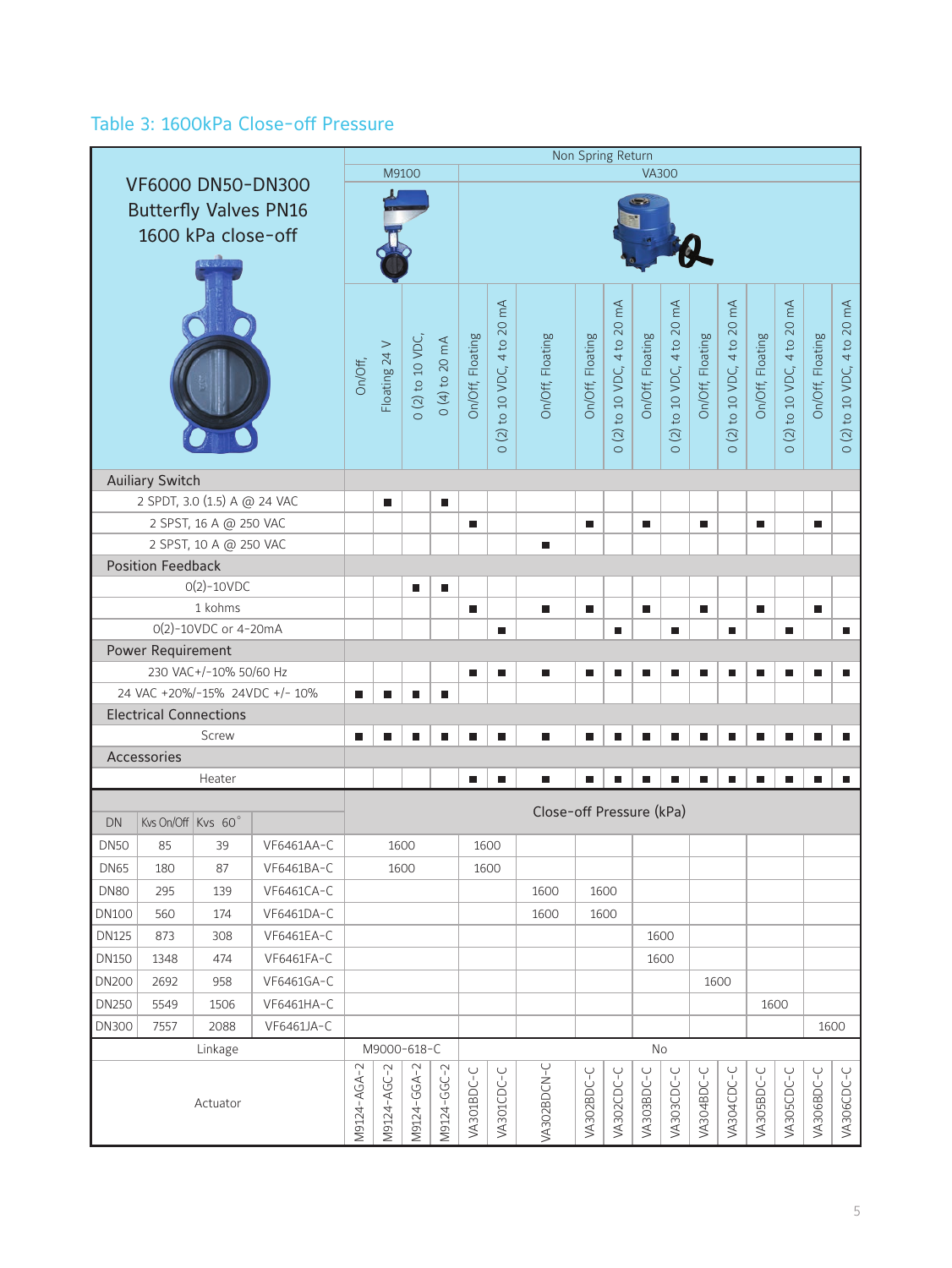## Table 4: 1000kPa Close-off Pressure

|              |                               |                            |                                |             |               |                  |                 |                  |                           | Non Spring Return |                  |                          |                          |                        |                  |                        |                  |                       |                  |                           |                  |                          |                  |                           |                  |                           |
|--------------|-------------------------------|----------------------------|--------------------------------|-------------|---------------|------------------|-----------------|------------------|---------------------------|-------------------|------------------|--------------------------|--------------------------|------------------------|------------------|------------------------|------------------|-----------------------|------------------|---------------------------|------------------|--------------------------|------------------|---------------------------|------------------|---------------------------|
|              |                               |                            |                                |             |               | M9100            |                 |                  |                           |                   |                  |                          |                          |                        |                  |                        | <b>VA200</b>     |                       |                  |                           |                  |                          |                  |                           |                  |                           |
|              |                               |                            | <b>VF6000 DN50-DN600</b>       |             |               |                  |                 |                  |                           |                   |                  |                          |                          |                        |                  |                        |                  |                       |                  |                           |                  |                          |                  |                           |                  |                           |
|              |                               |                            | <b>Butterfly Valves PN16</b>   |             |               |                  |                 |                  |                           |                   |                  |                          |                          |                        |                  |                        |                  |                       |                  |                           |                  |                          |                  |                           |                  |                           |
|              | 1000 kPa close-off            |                            |                                |             |               |                  |                 |                  |                           |                   |                  |                          |                          |                        |                  |                        |                  |                       |                  |                           |                  |                          |                  |                           |                  |                           |
|              |                               |                            |                                |             |               |                  |                 |                  |                           |                   |                  |                          |                          |                        |                  |                        |                  |                       |                  |                           |                  |                          |                  |                           |                  |                           |
|              |                               |                            |                                |             |               |                  |                 |                  |                           |                   |                  |                          |                          |                        |                  |                        |                  |                       |                  |                           |                  |                          |                  |                           |                  |                           |
|              |                               |                            |                                |             |               |                  |                 |                  |                           |                   |                  |                          |                          |                        |                  |                        |                  |                       |                  |                           |                  |                          |                  |                           |                  |                           |
|              |                               |                            |                                |             |               |                  |                 |                  | (2) to 10 VDC, 4 to 20 mA |                   |                  | to 10 VDC, 4 to 20 mA    |                          | $mA$                   |                  | $\mathbb{R}^4$         |                  | to 10 VDC, 4 to 20 mA |                  | (2) to 10 VDC, 4 to 20 mA |                  | $\widetilde{\mathsf{m}}$ |                  | (2) to 10 VDC, 4 to 20 mA |                  | (2) to 10 VDC, 4 to 20 mA |
|              |                               |                            |                                |             |               |                  |                 |                  |                           |                   |                  |                          |                          |                        |                  |                        |                  |                       |                  |                           |                  |                          |                  |                           |                  |                           |
|              |                               |                            |                                |             |               |                  |                 |                  |                           |                   |                  |                          |                          |                        |                  |                        |                  |                       |                  |                           |                  |                          |                  |                           |                  |                           |
|              |                               |                            |                                | On/Off,     | Floating 24 V | 0 (2) to 10 VDC, | $0(4)$ to 20 mA | On/Off, Floating |                           | On/Off, Floating  | On/Off, Floating |                          | On/Off, Floating         | (2) to 10 VDC, 4 to 20 | On/Off, Floating | (2) to 10 VDC, 4 to 20 | On/Off, Floating |                       | On/Off, Floating |                           | On/Off, Floating | (2) to 10 VDC, 4 to 20   | On/Off, Floating |                           | On/Off, Floating |                           |
|              |                               |                            |                                |             |               |                  |                 |                  |                           |                   |                  |                          |                          |                        |                  |                        |                  |                       |                  |                           |                  |                          |                  |                           |                  |                           |
|              |                               |                            |                                |             |               |                  |                 |                  |                           |                   |                  |                          |                          |                        |                  |                        |                  |                       |                  |                           |                  |                          |                  |                           |                  |                           |
|              |                               |                            |                                |             |               |                  |                 |                  |                           |                   |                  | $\widehat{(\mathbf{2})}$ |                          |                        |                  |                        |                  | $\boxed{2}$           |                  |                           |                  |                          |                  |                           |                  |                           |
|              |                               |                            |                                |             |               |                  |                 |                  | $\circ$                   |                   |                  | $\circ$                  |                          | $\circ$                |                  | $\circ$                |                  | $\circ$               |                  | $\circ$                   |                  | $\circ$                  |                  | $\circ$                   |                  | $\circ$                   |
|              | <b>Auiliary Switch</b>        |                            |                                |             |               |                  |                 |                  |                           |                   |                  |                          |                          |                        |                  |                        |                  |                       |                  |                           |                  |                          |                  |                           |                  |                           |
|              | 2 SPDT, 3.0 (1.5) A @ 24 VAC  |                            |                                |             | П             |                  | $\blacksquare$  |                  |                           |                   |                  |                          |                          |                        |                  |                        |                  |                       |                  |                           |                  |                          |                  |                           |                  |                           |
|              |                               | 2 SPST, 16 A @ 250 VAC     |                                |             |               |                  |                 | П                |                           |                   | П                |                          | П                        |                        | П                |                        | $\blacksquare$   |                       | П                |                           | П                |                          | П                |                           | П                |                           |
|              |                               | 2 SPST, 10 A @ 250 VAC     |                                |             |               |                  |                 |                  |                           | П                 |                  |                          |                          |                        |                  |                        |                  |                       |                  |                           |                  |                          |                  |                           |                  |                           |
|              | <b>Position Feedback</b>      |                            |                                |             |               |                  |                 |                  |                           |                   |                  |                          |                          |                        |                  |                        |                  |                       |                  |                           |                  |                          |                  |                           |                  |                           |
|              |                               | $O(2) - 10 VDC$<br>1 kohms |                                |             |               | $\blacksquare$   | $\blacksquare$  |                  |                           | П                 |                  |                          | П                        |                        | П                |                        | П                |                       |                  |                           |                  |                          | П                |                           |                  |                           |
|              |                               | 0(2)-10VDC or 4-20mA       |                                |             |               |                  |                 | $\blacksquare$   | П                         |                   | П                | П                        |                          | П                      |                  | П                      |                  | П                     | $\blacksquare$   | П                         | П                | П                        |                  | П                         | П                | П                         |
|              | Power Requirement             |                            |                                |             |               |                  |                 |                  |                           |                   |                  |                          |                          |                        |                  |                        |                  |                       |                  |                           |                  |                          |                  |                           |                  |                           |
|              |                               | 230 VAC+/-10% 50/60 Hz     |                                |             |               |                  |                 | П                | г                         | П                 | П                | П                        | П                        | П                      | П                | П                      | П                | П                     | П                | П                         | П                | П                        | П                | П                         | П                | П                         |
|              |                               |                            | 24 VAC +20%/-15% 24VDC +/- 10% | П           |               |                  |                 |                  |                           |                   |                  |                          |                          |                        |                  |                        |                  |                       |                  |                           |                  |                          |                  |                           |                  |                           |
|              | <b>Electrical Connections</b> |                            |                                |             |               |                  |                 |                  |                           |                   |                  |                          |                          |                        |                  |                        |                  |                       |                  |                           |                  |                          |                  |                           |                  |                           |
|              |                               | Screw                      |                                | П           |               |                  |                 |                  |                           | г                 |                  |                          |                          |                        |                  |                        |                  |                       |                  |                           |                  |                          |                  |                           |                  | Г                         |
|              | Accessories                   |                            |                                |             |               |                  |                 |                  |                           |                   |                  |                          |                          |                        |                  |                        |                  |                       |                  |                           |                  |                          |                  |                           |                  |                           |
|              |                               | Heater                     |                                |             |               |                  |                 | П                | П                         | П                 |                  |                          |                          |                        |                  | П                      |                  |                       |                  | П                         | П                |                          | П                |                           | П                |                           |
| <b>DN</b>    | Kvs On/Off Kvs 60°            |                            |                                |             |               |                  |                 |                  |                           |                   |                  |                          | Close-off Pressure (kPa) |                        |                  |                        |                  |                       |                  |                           |                  |                          |                  |                           |                  |                           |
| <b>DN50</b>  | 85                            | 39                         | VF6461AA-C                     |             |               | 1600             |                 |                  | 1600                      |                   |                  |                          |                          |                        |                  |                        |                  |                       |                  |                           |                  |                          |                  |                           |                  |                           |
| <b>DN65</b>  | 180                           | 87                         | VF6461BA-C                     |             |               | 1600             |                 |                  | 1600                      |                   |                  |                          |                          |                        |                  |                        |                  |                       |                  |                           |                  |                          |                  |                           |                  |                           |
| <b>DN80</b>  | 295                           | 139                        | VF6461CA-C                     |             |               | 1000             |                 | 1000             |                           |                   |                  |                          |                          |                        |                  |                        |                  |                       |                  |                           |                  |                          |                  |                           |                  |                           |
| <b>DN100</b> | 560                           | 174                        | VF6461DA-C                     |             |               |                  |                 | 1000             |                           |                   |                  |                          |                          |                        |                  |                        |                  |                       |                  |                           |                  |                          |                  |                           |                  |                           |
| DN125        | 873                           | 308                        | VF6461EA-C                     |             |               |                  |                 |                  |                           | $1000$ 1000       |                  |                          |                          |                        |                  |                        |                  |                       |                  |                           |                  |                          |                  |                           |                  |                           |
| <b>DN150</b> | 1348                          | 474                        | VF6461FA-C                     |             |               |                  |                 |                  |                           |                   | 1000             |                          |                          |                        |                  |                        |                  |                       |                  |                           |                  |                          |                  |                           |                  |                           |
| <b>DN200</b> | 2692                          | 958                        | VF6461GA-C                     |             |               |                  |                 |                  |                           |                   |                  |                          |                          | 1000                   |                  |                        |                  |                       |                  |                           |                  |                          |                  |                           |                  |                           |
| <b>DN250</b> | 5549                          | 1506                       | VF6461HA-C                     |             |               |                  |                 |                  |                           |                   |                  |                          |                          |                        |                  | 1000                   |                  |                       |                  |                           |                  |                          |                  |                           |                  |                           |
| <b>DN300</b> | 7557                          | 2088                       | VF6461JA-C                     |             |               |                  |                 |                  |                           |                   |                  |                          |                          |                        |                  |                        |                  | 1000                  |                  |                           |                  |                          |                  |                           |                  |                           |
| <b>DN350</b> | 10212                         | 3914                       | VF6461KA-C                     |             |               |                  |                 |                  |                           |                   |                  |                          |                          |                        |                  |                        |                  |                       |                  | 1000                      |                  |                          |                  |                           |                  |                           |
| <b>DN400</b> | 14043                         | 5383                       | VF6461LA-C                     |             |               |                  |                 |                  |                           |                   |                  |                          |                          |                        |                  |                        |                  |                       |                  |                           |                  | 1000                     |                  |                           |                  |                           |
| <b>DN450</b> | 18700                         | 7129                       | VF6461MA-C                     |             |               |                  |                 |                  |                           |                   |                  |                          |                          |                        |                  |                        |                  |                       |                  |                           |                  |                          | 1000             |                           |                  |                           |
| <b>DN500</b> | 22680                         | 8500                       | VF6461NA-C                     |             |               |                  |                 |                  |                           |                   |                  |                          |                          |                        |                  |                        |                  |                       |                  |                           |                  |                          | 1000             |                           |                  |                           |
| <b>DN600</b> | 29500                         | 11500                      | VF6461PAN-C                    |             |               |                  |                 |                  |                           |                   |                  |                          |                          |                        |                  |                        |                  |                       |                  |                           |                  |                          |                  |                           | 1000             |                           |
|              |                               | Linkage                    |                                |             | M9000-618-C   |                  |                 |                  |                           |                   |                  |                          |                          |                        |                  |                        | No               |                       |                  |                           |                  |                          |                  |                           |                  |                           |
|              |                               |                            |                                |             |               |                  |                 |                  |                           |                   |                  |                          |                          |                        |                  |                        |                  |                       |                  |                           |                  |                          |                  |                           |                  |                           |
|              |                               |                            |                                |             |               |                  |                 |                  |                           |                   |                  |                          |                          |                        |                  |                        |                  |                       |                  |                           |                  |                          |                  |                           |                  |                           |
|              |                               | Actuator                   |                                | M9124-AGA-2 | M9124-AGC-2   | M9124-GGA-2      | M9124-GGC-2     | VA201BDC-C       | VA201CDC-C                | VA202BDCN-C       | VA202BDC-C       | VA202CDC-C               | VA203BDC-C               | VA203CDC-C             | VA204BDC-C       | VA204CDC-C             | VA205BDC-C       | VA205CDC-C            | VA206BDC-C       | VA206CDC-C                | VA207BDC-C       | VA207CDC-C               | VA208BDC-C       | VA208CDC-C                | VA209BDC-C       | VA209CDC-C                |
|              |                               |                            |                                |             |               |                  |                 |                  |                           |                   |                  |                          |                          |                        |                  |                        |                  |                       |                  |                           |                  |                          |                  |                           |                  |                           |
|              |                               |                            |                                |             |               |                  |                 |                  |                           |                   |                  |                          |                          |                        |                  |                        |                  |                       |                  |                           |                  |                          |                  |                           |                  |                           |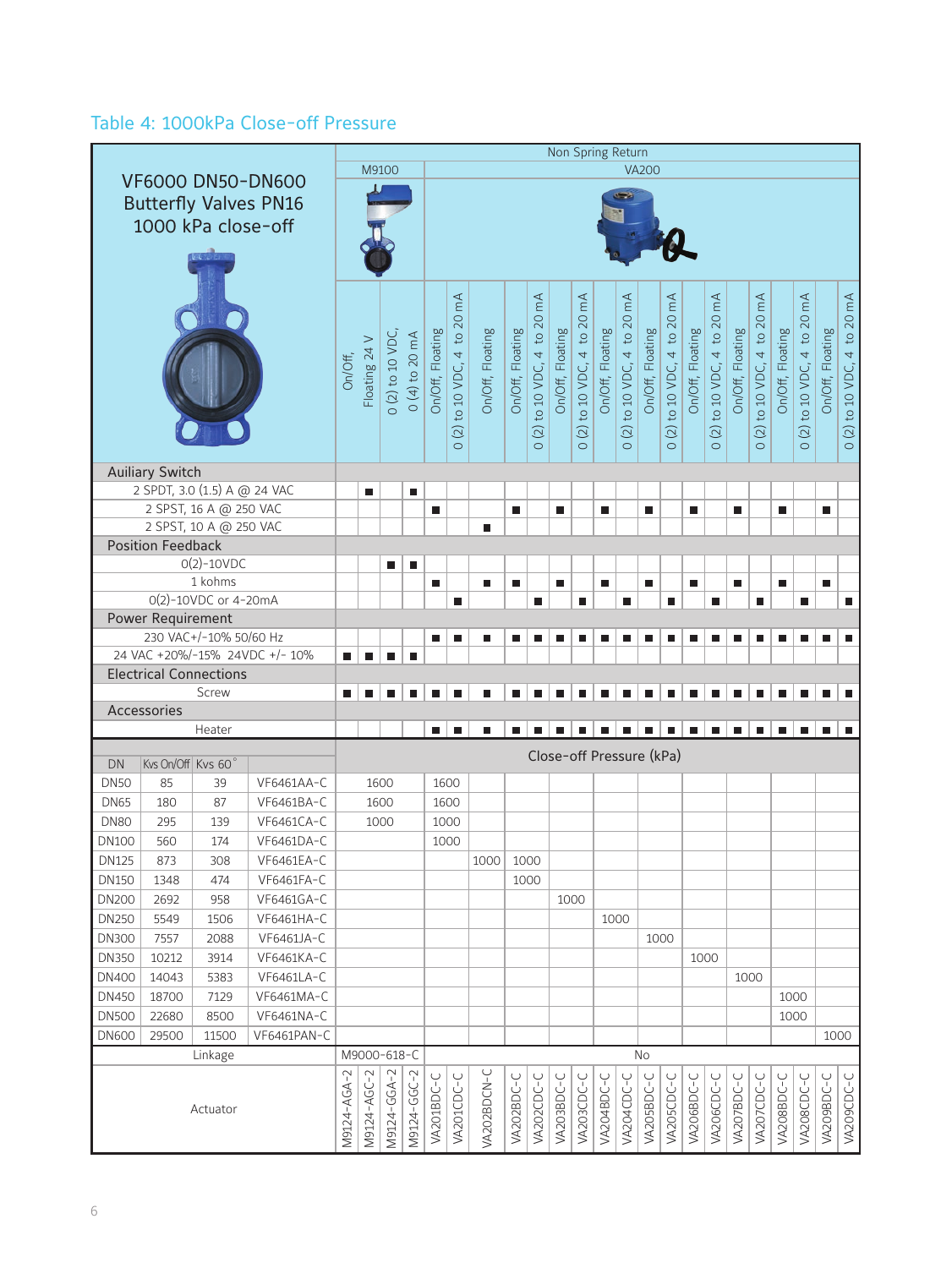# Table 5: On/off Summary

|           | Size DN           | <b>Butterfly Valve</b> |                            | $\triangle$ P=10bar      |                          | $\triangle$ P=16bar      |
|-----------|-------------------|------------------------|----------------------------|--------------------------|--------------------------|--------------------------|
| (mm)      | (inch)            |                        | <b>Actuator</b>            | Linkage                  | <b>Actuator</b>          | Linkage                  |
| 50        | $\overline{2}$    | VF6461AA-C             | M9124-AGA-2                | M9000-618-C              | M9124-AGA-2              | M9000-618-C              |
|           |                   |                        | VA201BDC-C                 | $\overline{\phantom{a}}$ | VA301BDC-C               | $\overline{\phantom{a}}$ |
| 65        |                   | VF6461BA-C             | M9124-AGA-2                | M9000-618-C              | M9124-AGA-2              | M9000-618-C              |
|           | 2.5               |                        | VA201BDC-C                 | $\overline{\phantom{a}}$ | VA301BDC-C               | $\overline{\phantom{a}}$ |
| 80        |                   | <b>VF6461CA-C</b>      | M9124-AGA-2<br>M9000-618-C |                          | VA302BDCN-C              | $\overline{\phantom{a}}$ |
|           | 3                 |                        | VA201BDC-C                 | $\sim$                   | VA302BDC-C               | $\overline{\phantom{a}}$ |
| 100       |                   | VF6461DA-C             |                            |                          | VA302BDCN-C              | $\overline{\phantom{a}}$ |
|           | 4                 |                        | VA201BDC-C                 |                          | VA302BDC-C               | $\overline{\phantom{a}}$ |
| 125       |                   |                        | VA202BDCN-C                | $\equiv$                 |                          | $\overline{\phantom{a}}$ |
|           | 5                 | VF6461EA-C             | VA202BDC-C                 | $\equiv$                 | VA303BDC-C               |                          |
| 150       | 6                 | VF6461FA-C             | VA202BDC-C                 | $\equiv$                 | VA303BDC-C               | $\overline{\phantom{0}}$ |
| 200       | 8                 | VF6461GA-C             | VA203BDC-C                 | $\overline{\phantom{a}}$ | VA304BDC-C               | $\overline{\phantom{a}}$ |
| 250       | 10                | VF6461HA-C             | VA204BDC-C                 | $\overline{\phantom{a}}$ | VA305BDC-C               | $\overline{\phantom{a}}$ |
| 300       | 12                | VF6461JA-C             | VA205BDC-C                 | $\overline{\phantom{a}}$ | VA306BDC-C               | $\sim$                   |
| 350       | 14                | <b>VF6461KA-C</b>      | VA206BDC-C                 | $\overline{\phantom{a}}$ | $\overline{\phantom{a}}$ | $\overline{\phantom{a}}$ |
| 400       | 16                | VF6461LA-C             | VA207BDC-C                 | $\equiv$                 | $\sim$                   | $\overline{\phantom{a}}$ |
| 450       | 18                | <b>VF6461MA-C</b>      | VA208BDC-C                 | $\overline{\phantom{a}}$ | $\overline{\phantom{a}}$ | -                        |
| 500       | 20                | VF6461NA-C             | VA208BDC-C                 | $\overline{\phantom{a}}$ | $\overline{\phantom{a}}$ | $\overline{\phantom{a}}$ |
|           |                   | VF6461PAN-C            | VA209BDC-C                 | $\overline{\phantom{a}}$ | $\overline{\phantom{a}}$ | $\overline{\phantom{a}}$ |
| 600<br>24 | <b>VF6461PA-C</b> | VA310BDC-C             |                            |                          |                          |                          |

# Table 6: Modulating Summary

|      | Size DN        |                        |                 | $\triangle$ P=10bar      |                          | $\triangle$ P=16bar      |
|------|----------------|------------------------|-----------------|--------------------------|--------------------------|--------------------------|
| (mm) | (inch)         | <b>Butterfly Valve</b> | <b>Actuator</b> | Linkage                  | <b>Actuator</b>          | Linkage                  |
| 50   | $\overline{2}$ | VF6461AA-C             | M9124-GGA-2     | M9000-618-C              | M9124-GGA-2              | M9000-618-C              |
|      |                |                        | VA201CDC-C      | $\equiv$                 | VA301CDC-C               | $\overline{\phantom{a}}$ |
| 65   | 2.5            | VF6461BA-C             | M9124-GGA-2     | M9000-618-C              | M9124-GGA-2              | M9000-618-C              |
|      |                |                        | VA201CDC-C      |                          | VA301CDC-C               | $\overline{\phantom{a}}$ |
| 80   |                | <b>VF6461CA-C</b>      | M9124-GGA-2     | M9000-618-C              | VA302CDC-C               |                          |
|      | 3              |                        | VA201CDC-C      | $\equiv$                 |                          |                          |
| 100  | $\overline{4}$ | VF6461DA-C             | VA201CDC-C      |                          | VA302CDC-C               |                          |
| 125  | 5              | VF6461EA-C             | VA202CDC-C      |                          | VA303CDC-C               | $\overline{a}$           |
| 150  | 6              | VF6461FA-C             | VA202CDC-C      | $\overline{\phantom{0}}$ | VA303CDC-C               | $\overline{\phantom{a}}$ |
| 200  | 8              | VF6461GA-C             | VA203CDC-C      | ٠                        | VA304CDC-C               | $\overline{\phantom{a}}$ |
| 250  | 10             | <b>VF6461HA-C</b>      | VA204CDC-C      | $\qquad \qquad -$        | VA305CDC-C               | $\overline{\phantom{a}}$ |
| 300  | 12             | VF6461JA-C             | VA205CDC-C      | ۰                        | VA306CDC-C               | $\overline{\phantom{a}}$ |
| 350  | 14             | <b>VF6461KA-C</b>      | VA206CDC-C      | -                        | $\overline{\phantom{a}}$ | $\overline{\phantom{a}}$ |
| 400  | 16             | VF6461LA-C             | VA207CDC-C      | ۰                        | $\overline{\phantom{a}}$ | $\overline{\phantom{a}}$ |
| 450  | 18             | VF6461MA-C             | VA208CDC-C      | ٠                        |                          |                          |
| 500  | 20             | VF6461NA-C             | VA208CDC-C      | $\equiv$                 | $\bar{a}$                | $\equiv$                 |
| 600  |                | VF6461PAN-C            | VA209CDC-C      |                          |                          | $\overline{\phantom{m}}$ |
|      | 24             | <b>VF6461PA-C</b>      | VA310CDC-C      |                          |                          |                          |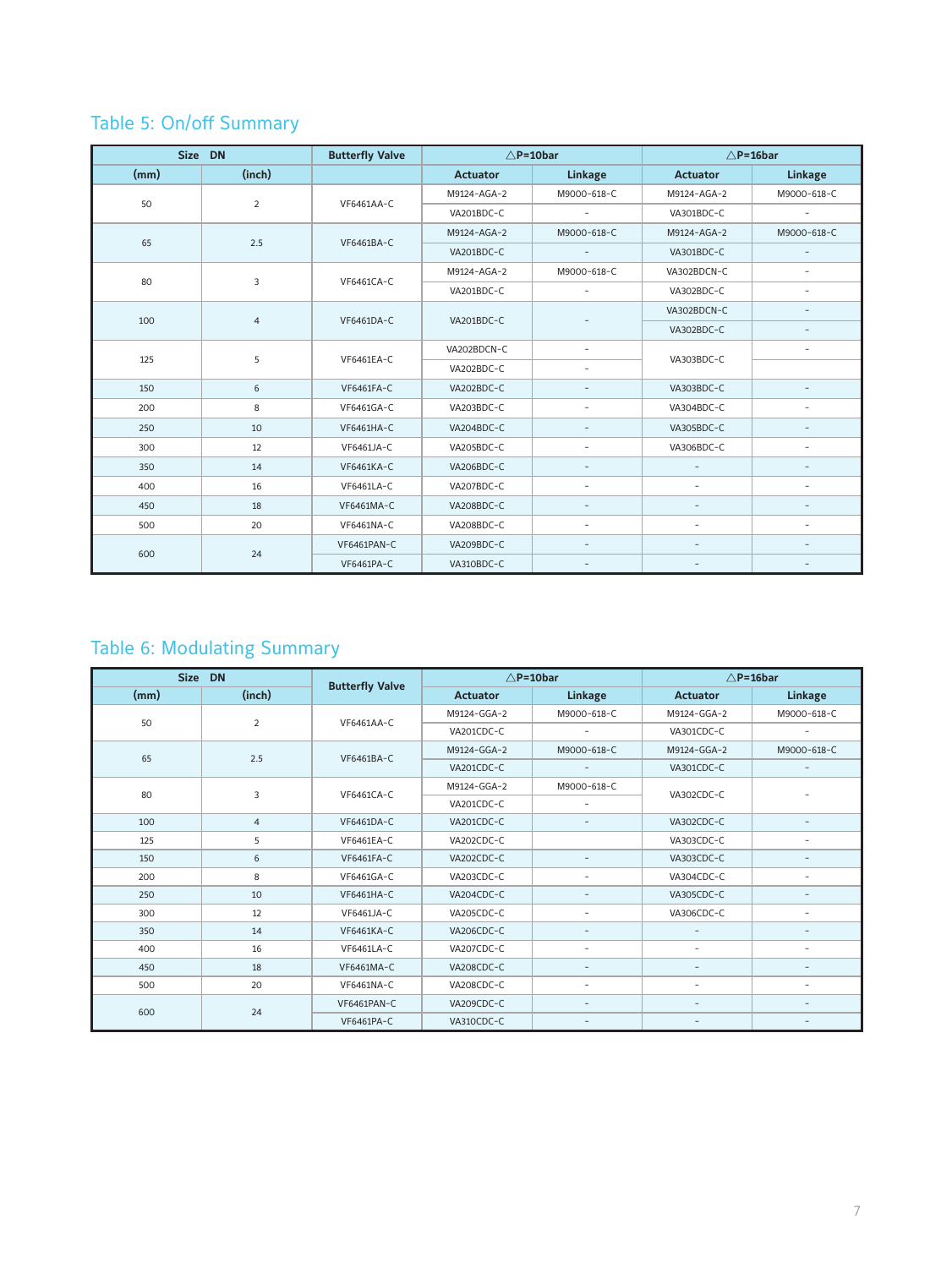# Specification

| <b>Product</b>          |                       | <b>VF6000 Series Butterfly Valve and Actuator</b>                          |                          |                                                    |  |  |  |  |  |  |  |
|-------------------------|-----------------------|----------------------------------------------------------------------------|--------------------------|----------------------------------------------------|--|--|--|--|--|--|--|
| Application             |                       | Regulation of hot water and chilled water in HVAC system                   |                          |                                                    |  |  |  |  |  |  |  |
| Valve                   |                       |                                                                            |                          |                                                    |  |  |  |  |  |  |  |
|                         | Media and Temperature | Water                                                                      | $-10 - 100^{\circ}C$     | for incontinuous flow, temperature can reach 120°C |  |  |  |  |  |  |  |
| <b>Size</b>             |                       | DN50~DN600                                                                 |                          |                                                    |  |  |  |  |  |  |  |
| Close-off Pressure      |                       | DN ≤ 300, 1.6MPa; DN ≥ 350, 1.0MPa                                         |                          |                                                    |  |  |  |  |  |  |  |
| <b>Nominal Pressure</b> |                       | <b>PN16</b>                                                                |                          |                                                    |  |  |  |  |  |  |  |
|                         | Body                  |                                                                            | Cast Iron, GG25 or GGG40 |                                                    |  |  |  |  |  |  |  |
| <b>Materials</b>        | Seat                  | <b>EPDM</b>                                                                |                          |                                                    |  |  |  |  |  |  |  |
|                         | <b>Stem</b>           | Stainless Steel, 410                                                       |                          |                                                    |  |  |  |  |  |  |  |
|                         | <b>Disc</b>           | Ductile Iron, GGG40, Nylon 11 Coating                                      |                          |                                                    |  |  |  |  |  |  |  |
| Pipe Connection         |                       |                                                                            | Complying to ISO 7005-2  |                                                    |  |  |  |  |  |  |  |
|                         |                       | VA300/VA200 Actuator (Please refer to M9000 catalog for M9124 information) |                          |                                                    |  |  |  |  |  |  |  |
| Power Supply            |                       | 230VAC±10% 50/60Hz                                                         |                          |                                                    |  |  |  |  |  |  |  |
| Torque                  |                       | See Table 3                                                                |                          |                                                    |  |  |  |  |  |  |  |
| <b>Running Time</b>     |                       | See Table 3                                                                |                          |                                                    |  |  |  |  |  |  |  |
| <b>Motor Power</b>      |                       | See Table 3                                                                |                          |                                                    |  |  |  |  |  |  |  |
| Input Signal            |                       | on/off or 4~20mA/0~10V/2~10V                                               |                          |                                                    |  |  |  |  |  |  |  |
| Output Signal           |                       | End Switch or 4~20mA/0~10V/2~10V                                           |                          |                                                    |  |  |  |  |  |  |  |
| <b>Protective Class</b> |                       | <b>IP67</b>                                                                |                          |                                                    |  |  |  |  |  |  |  |
| Ambient Temperature     |                       | $-5 - 65^{\circ}C$                                                         |                          |                                                    |  |  |  |  |  |  |  |
| Worm Gear               |                       | Long lubrication and self locking                                          |                          |                                                    |  |  |  |  |  |  |  |
| Heater                  |                       | Anti-condensation                                                          |                          |                                                    |  |  |  |  |  |  |  |
| <b>Casing Materials</b> |                       | Aluminum                                                                   |                          |                                                    |  |  |  |  |  |  |  |
| <b>Surface Coating</b>  |                       | Epoxy resin                                                                |                          |                                                    |  |  |  |  |  |  |  |

## Table 7: VA300/VA200 Actuator Performance Summary

| <b>Model</b><br>(On/off) | <b>Model</b><br>(Modulating) | <b>Torque</b><br>(Nm) | <b>Running Time</b><br>(s) | <b>Motor Power</b><br>(w) |
|--------------------------|------------------------------|-----------------------|----------------------------|---------------------------|
| 01                       | 01                           | 35                    | 11                         | 10                        |
| 02BDCN                   | $\overline{\phantom{a}}$     | 80                    | 22                         | 15                        |
| 02                       | 02                           | 80                    | 19                         | 40                        |
| 03                       | 03                           | 200                   | 39                         | 40                        |
| 04                       | 04                           | 400                   | 29                         | 40                        |
| 05                       | 05                           | 600                   | 39                         | 60                        |
| 06                       | 06                           | 800                   | 47                         | 90                        |
| 07                       | 07                           | 1000                  | 47                         | 120                       |
| 08                       | 08                           | 1500                  | 34                         | 200                       |
| 09                       | 09                           | 2000                  | 47                         | 200                       |
| 10                       | 10                           | 3000                  | 76                         | 200                       |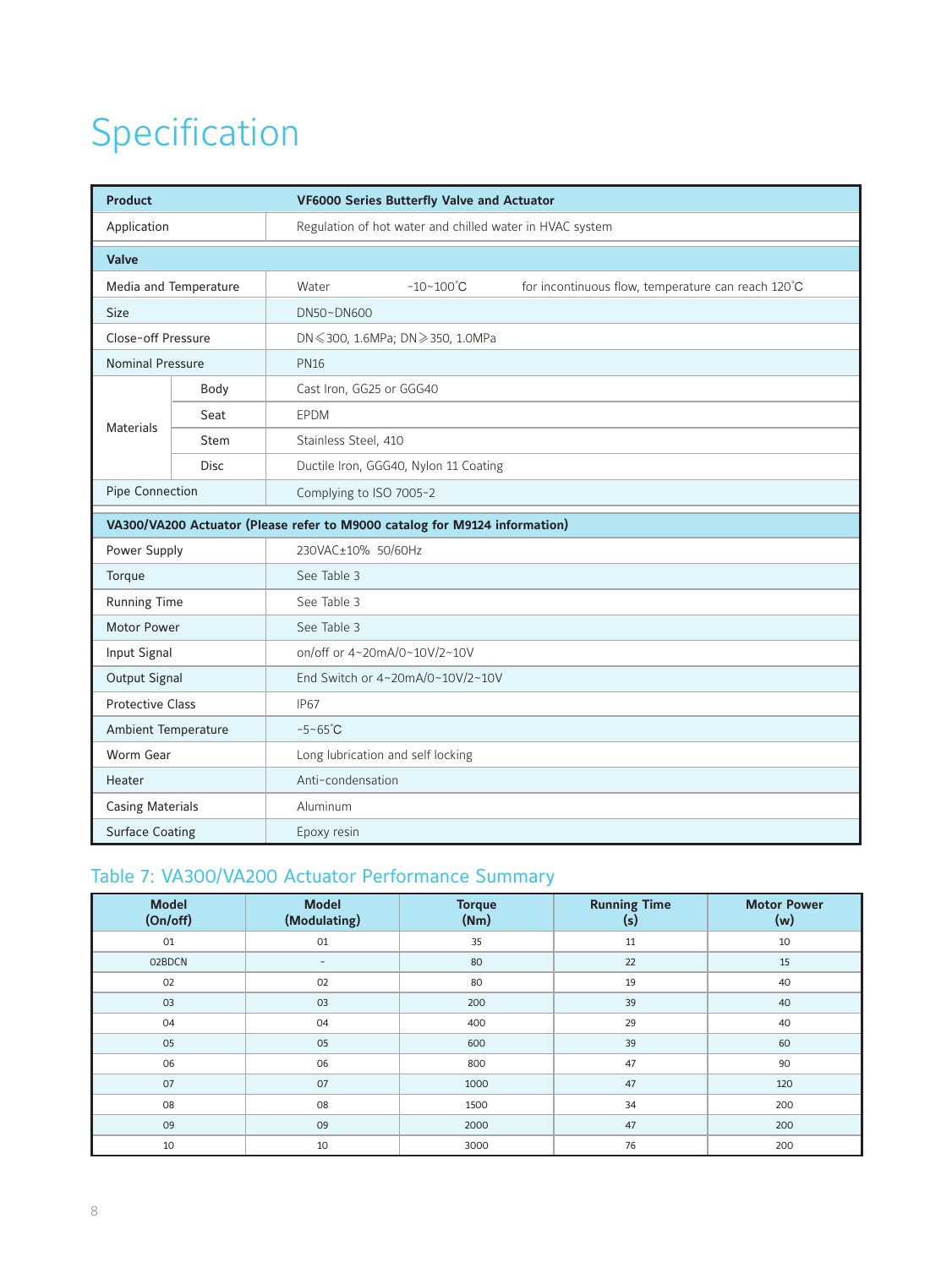|      | <b>Size DN</b> |              |              |            |              | Kv Value in different opening angle |            |            |            | <b>Kv Value</b>    |
|------|----------------|--------------|--------------|------------|--------------|-------------------------------------|------------|------------|------------|--------------------|
| (mm) | (inch)         | $10^{\circ}$ | $20^{\circ}$ | $30^\circ$ | $40^{\circ}$ | $50^\circ$                          | $60^\circ$ | $70^\circ$ | $80^\circ$ | for 90°<br>opening |
| 50   | 2 <sup>n</sup> | 1.2          | 3            | 16         | 21           | 27                                  | 39         | 57         | 75         | 85                 |
| 65   | 2.5"           | 1.5          | 8            | 19         | 33           | 60                                  | 87         | 137        | 180        | 180                |
| 80   | 3"             | 2.5          | 21           | 34         | 51           | 87                                  | 139        | 206        | 278        | 295                |
| 100  | 4"             | 3.8          | 26           | 45         | 67           | 105                                 | 174        | 271        | 405        | 560                |
| 125  | 5"             | 6.5          | 33           | 60         | 114          | 186                                 | 308        | 503        | 746        | 873                |
| 150  | 6"             | 10           | 47           | 94         | 171          | 295                                 | 474        | 722        | 1189       | 1348               |
| 200  | 8"             | 19           | 88           | 212        | 362          | 619                                 | 958        | 1487       | 2366       | 2692               |
| 250  | 10"            | 28           | 108          | 335        | 590          | 913                                 | 1506       | 2370       | 3958       | 5549               |
| 300  | 12"            | 34           | 224          | 402        | 708          | 1232                                | 2088       | 3616       | 6163       | 7557               |
| 350  | 14"            | 47           | 290          | 613        | 1327         | 2366                                | 3914       | 6195       | 9292       | 10212              |
| 400  | 16"            | 62           | 398          | 842        | 1825         | 3254                                | 5383       | 8519       | 12779      | 14043              |
| 450  | 18"            | 75           | 527          | 1116       | 2418         | 4308                                | 7129       | 11284      | 16925      | 18700              |
| 500  | 20"            | 103          | 556          | 1250       | 2780         | 4980                                | 8500       | 13450      | 19855      | 22680              |
| 600  | 24"            | 139          | 670          | 1554       | 4235         | 5950                                | 11500      | 15500      | 22300      | 29500              |

## Table 8: Valve Performance

# Installation

- **NOTE:** Ensure that the pipeline and flange faces are clean. Pipe scale, metal chips, welding slag, and welding rods can obstruct disc movement and damage the disc and seat.
	- Align the piping and spread the flanges apart enough to allow the valve body to be located between the flanges without actually contacting the flange surfaces
	- Remove the protective cardboard shields from valve faces
	- Place the valve between the flanges and center the valve
	- Install all of the flange bolts or cap screws and hand pretighten them
	- Slowly open disc to fully open position, making sure that the outside diameter of disc does not contact the inside diameter of adjacent pipe
	- Tighten the flange bolts according to the sequence
	- Stroke the valve fully closed and fully open while checking for proper disc clearance and proper pipe alignment

## Mechanical Installation Electric Wiring (VA300/VA200)

- **NOTE:** Wiring must be conducted by qualified technical staff. Read Installation Manual before wiring.
- **WARNING:** Risk of Electrical Shock. Disconnect the power supply before making electrical connections. Contact with components carrying hazardous voltage can cause electrical shock and may result in severe personal injury or death

## $\bigwedge$  **NOTE:**



- For IP67 actuator wiring: 6~12mm cable for type VA301/201.. 10~14mm cable for type VA302/202~VA310/209..
- Remove the protective cover by the screws on the cover
- Conduct the terminal wiring according to the installation manual
- Check wiring again and power on
- Trail run the actuator and check the operation direction and limiter
- Put on the protective cover again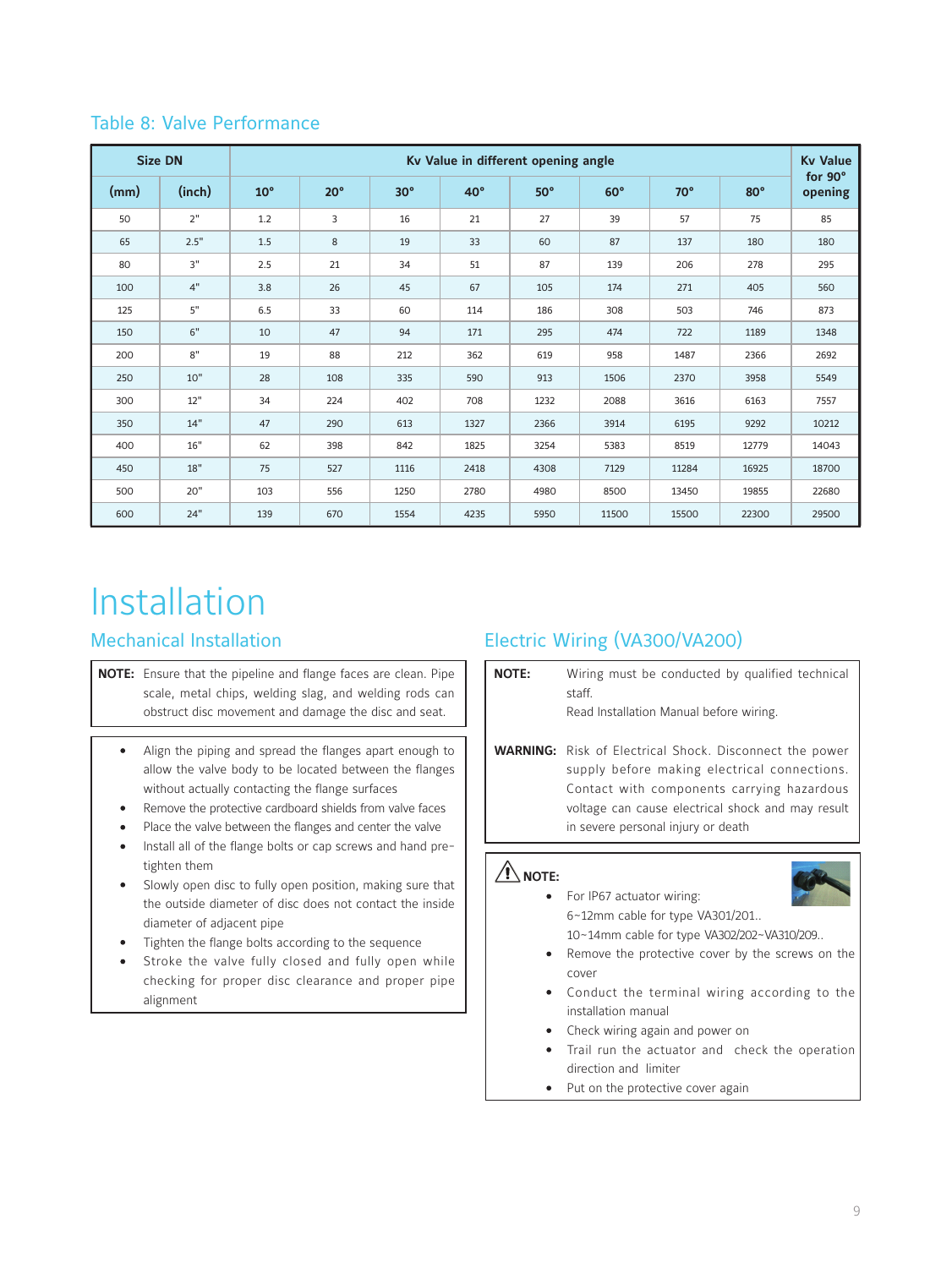# Valve Dimension and Weight



Figure 2. Valve Dimension

# Table 9: Valve dimension (mm) and weight (kg)

|                 | <b>DN</b> | L   | $\Phi$ B | H1  | H <sub>2</sub> | <b>PCD</b> | $M \times 4$   | ΦD  | C <sub>1</sub> | $\mathsf{C}$ | E  | $\Box$ A    | $PCD\Phi O$ 4× $\Phi K$ |                   |                 |        |
|-----------------|-----------|-----|----------|-----|----------------|------------|----------------|-----|----------------|--------------|----|-------------|-------------------------|-------------------|-----------------|--------|
| $\mathsf{(mm)}$ | (inch)    |     |          |     |                |            |                |     |                |              |    |             |                         |                   | <b>Type</b>     | Weight |
| 50              | 2"        | 43  | 14       | 65  | 143            | 125        | $\overline{2}$ | 96  | 8              | 39           | 19 | 11          | 70                      | $4 \times \Phi 9$ | F <sub>O</sub>  | 3      |
| 65              | 2.5"      | 46  | 14       | 71  | 155            | 145        | $\overline{2}$ | 110 | 13             | 55           | 19 | 11          | 70                      | $4 \times 09$     | F <sub>O</sub>  | 3.8    |
| 80              | 3"        | 46  | 14       | 77  | 162            | 160        | $\overline{4}$ | 124 | 19             | 69           | 19 | 11          | 70                      | $4 \times \Phi 9$ | F <sub>O</sub>  | 4      |
| 100             | 4"        | 52  | 14       | 107 | 181            | 180        | $\overline{4}$ | 148 | 27             | 91           | 19 | 11          | 70                      | $4 \times \Phi 9$ | F <sub>O</sub>  | 5.3    |
| 125             | 5"        | 56  | 18       | 122 | 197            | 210        | $\overline{4}$ | 180 | 36             | 115          | 19 | 14          | 70                      | $4 \times \Phi 9$ | F <sub>O</sub>  | 7.3    |
| 150             | 6"        | 56  | 18       | 150 | 210            | 240        | $\overline{4}$ | 206 | 47             | 140          | 19 | 14          | 70                      | $4 \times 09$     | F <sub>O</sub>  | 8.2    |
| 200             | 8"        | 60  | 22       | 165 | 240            | 295        | $\overline{4}$ | 259 | 68             | 186          | 24 | 17          | 102                     | $4 \times 011$    | F10             | 13.5   |
| 250             | 10"       | 68  | 25       | 201 | 286            | 355        | $\overline{4}$ | 320 | 90             | 239          | 24 | 19          | 102                     | $4 \times 011$    | F10             | 21.5   |
| 300             | 12"       | 78  | 28       | 234 | 309            | 410        | $\overline{4}$ | 370 | 111            | 288          | 24 | 22          | 102                     | $4 \times 011$    | F10             | 32.5   |
| 350             | 14"       | 78  | 35       | 301 | 329            | 470        | $\overline{4}$ | 412 | 128            | 325          | 29 | 27          | 125                     | $4 \times 014$    | F12             | 48     |
| 400             | 16"       | 102 | 35       | 333 | 361            | 525        | $\overline{4}$ | 475 | 143            | 375          | 29 | 27          | 125                     | $4 \times 014$    | F12             | 60     |
| 450             | 18"       | 114 | 48       | 358 | 393            | 585        | $\overline{4}$ | 530 | 162            | 423          | 38 | 36          | 140                     | $4 \times 018$    | F14             | 80     |
| 500             | 20"       | 127 | 48       | 392 | 427            | 650        | $\overline{4}$ | 585 | 182            | 473          | 38 | 36          | 140                     | $4 \times 018$    | F14             | 125    |
| 600             | 24"       | 154 | 60       | 454 | 492            | 770        | $\overline{4}$ | 687 | 214            | 560          | 48 | 36<br>$46*$ | 165                     | $4 \times 022$    | F <sub>16</sub> | 200    |

\* 36 for VF6461PAN-C, 46 for VF6461PA-C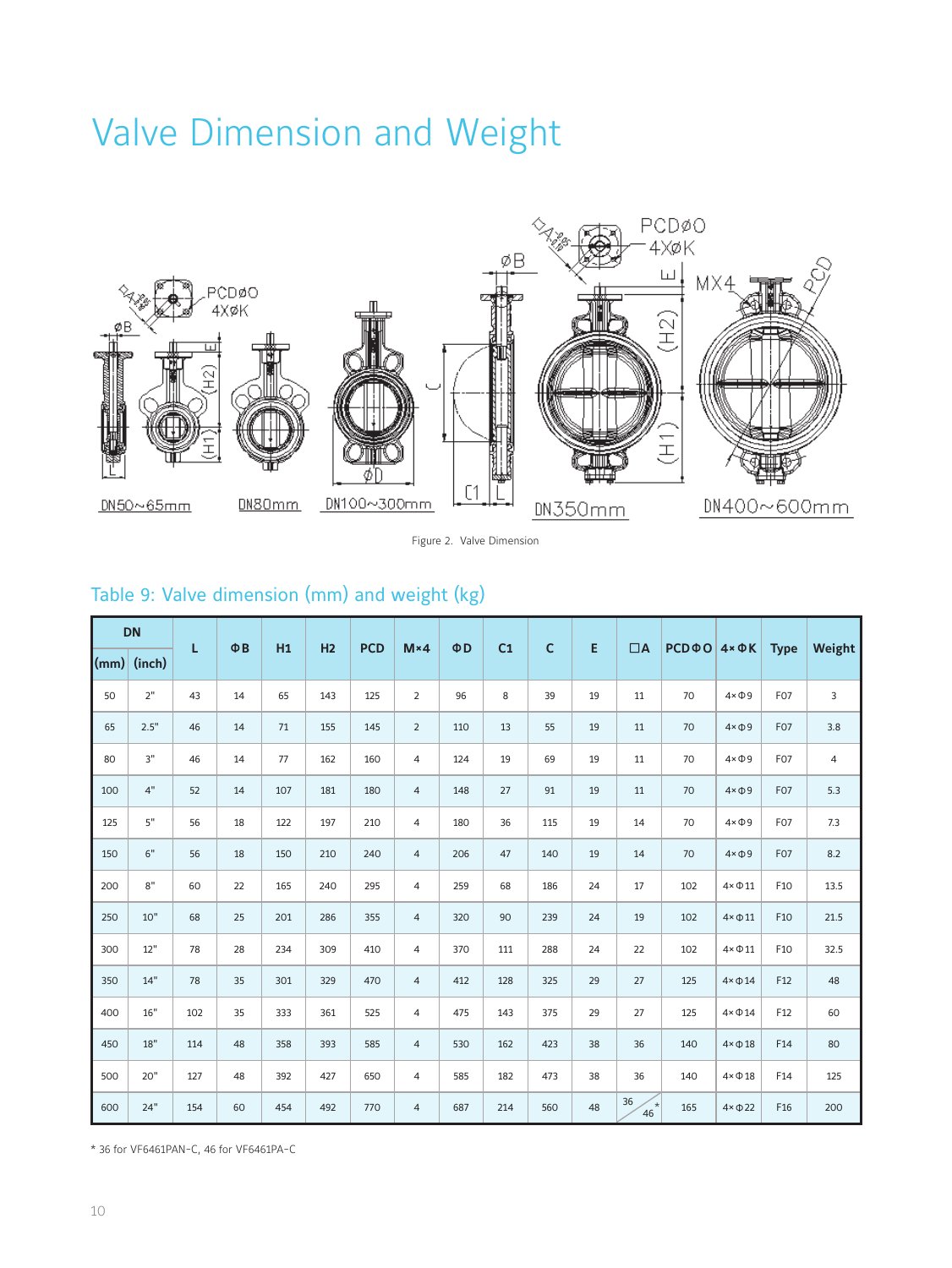# VA300/VA200 Actuator Dimension







 $\Box$ **iti** 

 $\sqrt{2}$ 







08~09 Model

02BDCN Model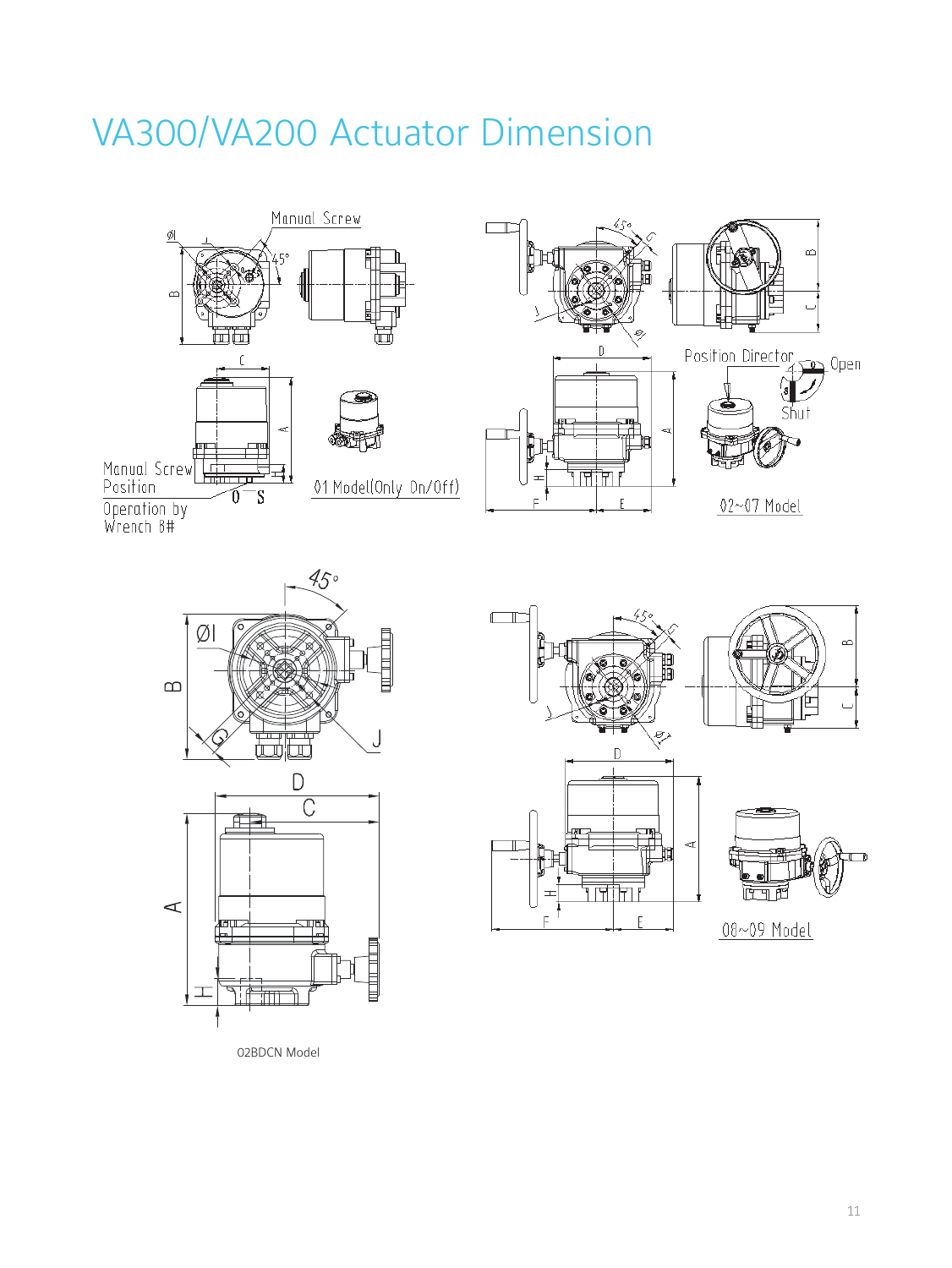

# M9000-618-C Dimension





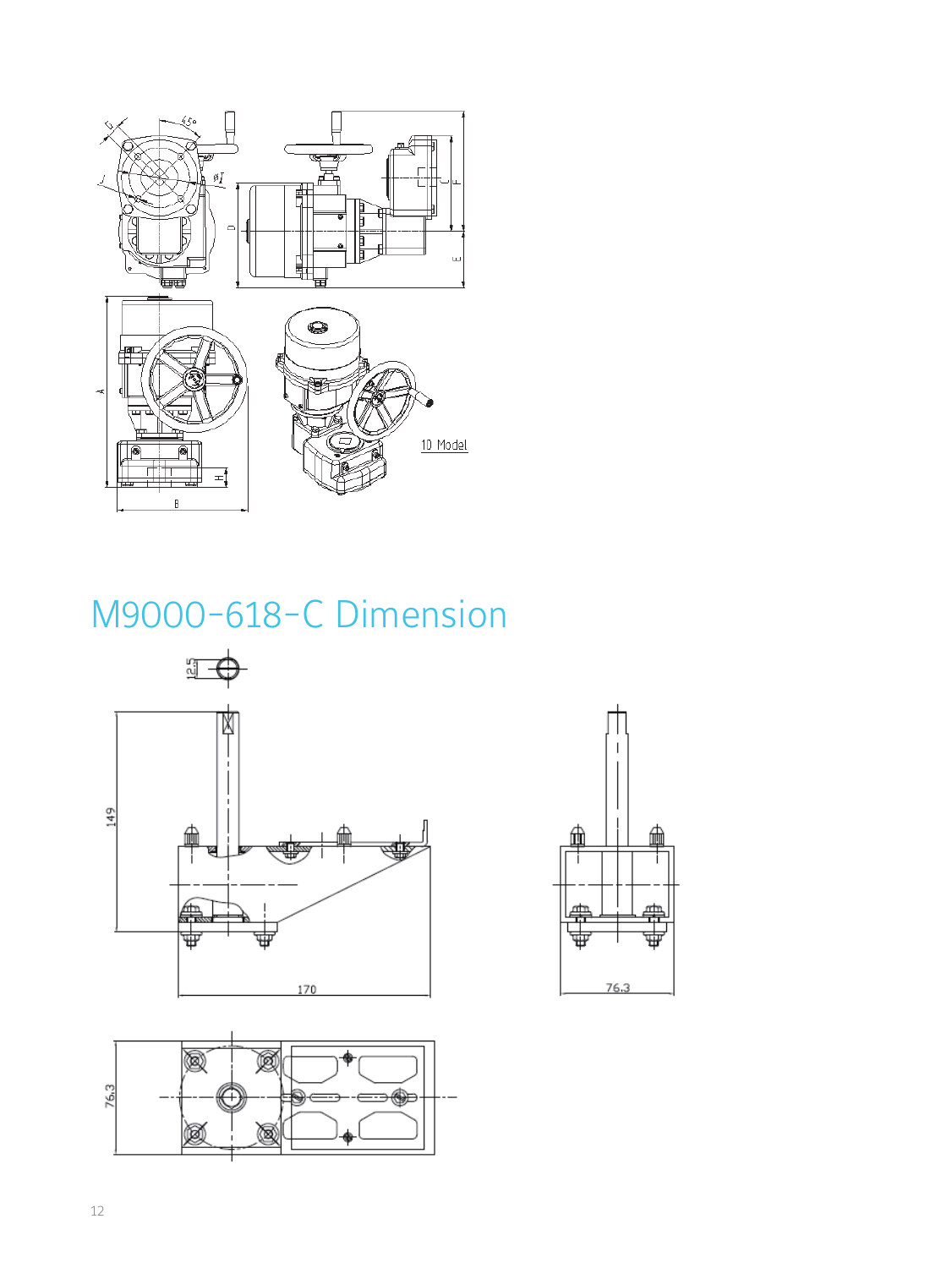## Table 10: Actuator Dimension

|              |       | B     | $\mathsf{C}$ |                          | E                        | F                        |              | $\Box G$                 |    |        |           |                 |             |
|--------------|-------|-------|--------------|--------------------------|--------------------------|--------------------------|--------------|--------------------------|----|--------|-----------|-----------------|-------------|
| <b>Model</b> | A     |       |              | D                        |                          |                          | <b>VA300</b> | <b>VA200</b>             | H  | $\Phi$ | J         | <b>Type</b>     | Weight (kg) |
| 01           | 151   | 145   | 78.5         | $\overline{\phantom{a}}$ | $\overline{\phantom{a}}$ | $\overline{\phantom{a}}$ | 11           | 11                       | 20 | 70     | $4 - M8$  |                 | 2.3         |
| 02BDCN-C     | 194   | 145   | 108          | 165                      | $\overline{\phantom{a}}$ | $\overline{\phantom{a}}$ | 11           | 14                       | 20 | 70     | $4-M8$    | F <sub>O</sub>  | 3.6         |
| 02           | 248   | 122.5 | 79           | 216                      | 120                      | 240                      | 11           | 14                       | 35 | 70     | $4 - M8$  |                 | 10.3        |
| 03           | 248   | 122.5 | 79           | 216                      | 120                      | 240                      | 14           | 17                       | 35 | 70     | $4-M8$    |                 | 10.3        |
| 04           | 303   | 187   | 103          | 262                      | 150                      | 297                      | 17           | 19                       | 55 | 102    | $4 - M10$ | F10             | 20.9        |
| 05           | 303   | 187   | 103          | 262                      | 150                      | 297                      | 19           | 22                       | 55 | 102    | $4 - M10$ |                 | 20.9        |
| 06           | 303   | 187   | 103          | 262                      | 150                      | 297                      | 22           | 27                       | 55 | 102    | $4 - M10$ | F10             | 20.9        |
| 07           | 303   | 187   | 103          | 262                      | 150                      | 297                      | 27           | 27                       | 55 | 125    | $4 - M12$ | F12             | 21.7        |
| 08           | 363.5 | 241   | 119          | 293                      | 161                      | 346                      | 27           | 36                       | 65 | 125    | $4 - M12$ |                 | 35.1        |
| 09           | 363.5 | 241   | 119          | 293                      | 161                      | 346                      | 36           | 36                       | 65 | 140    | $4 - M16$ | F14             | 35.1        |
| 10           | 531.5 | 359   | 266          | 293                      | 161                      | 346                      | 46           | $\overline{\phantom{a}}$ | 85 | 165    | $4-M20$   | F <sub>16</sub> | 75.1        |

# VA300/VA200 Wiring Diagram



Figure 4. Wiring diagram for On/off Actuator (Model Ended with BDC) Figure 5. Wiring diagram for Modulating Actuator (Model Ended with CDC)





| Note: Factory setting of signal is 4~20mA. |
|--------------------------------------------|
| See Fig. 6 for Signal Switch.              |

### I/O Signal Switch Over

|          | SIGNAL    |                | <b>INPUT</b>   | OUTPUT                            |                |  |  |  |
|----------|-----------|----------------|----------------|-----------------------------------|----------------|--|--|--|
|          |           | S <sub>1</sub> | S <sub>2</sub> | S <sub>3</sub>                    | S <sub>4</sub> |  |  |  |
| DEFAULT→ | $4-20mA$  |                | $\bullet$      | $\overline{\bullet}$<br>$\bullet$ |                |  |  |  |
|          | $0 - 10V$ | $\bullet$      | ٠<br>$\bullet$ | $\bullet$                         |                |  |  |  |
|          | $2-10V$   |                | ė              | ٠                                 |                |  |  |  |

Figure 6. Signal Switch Over direction